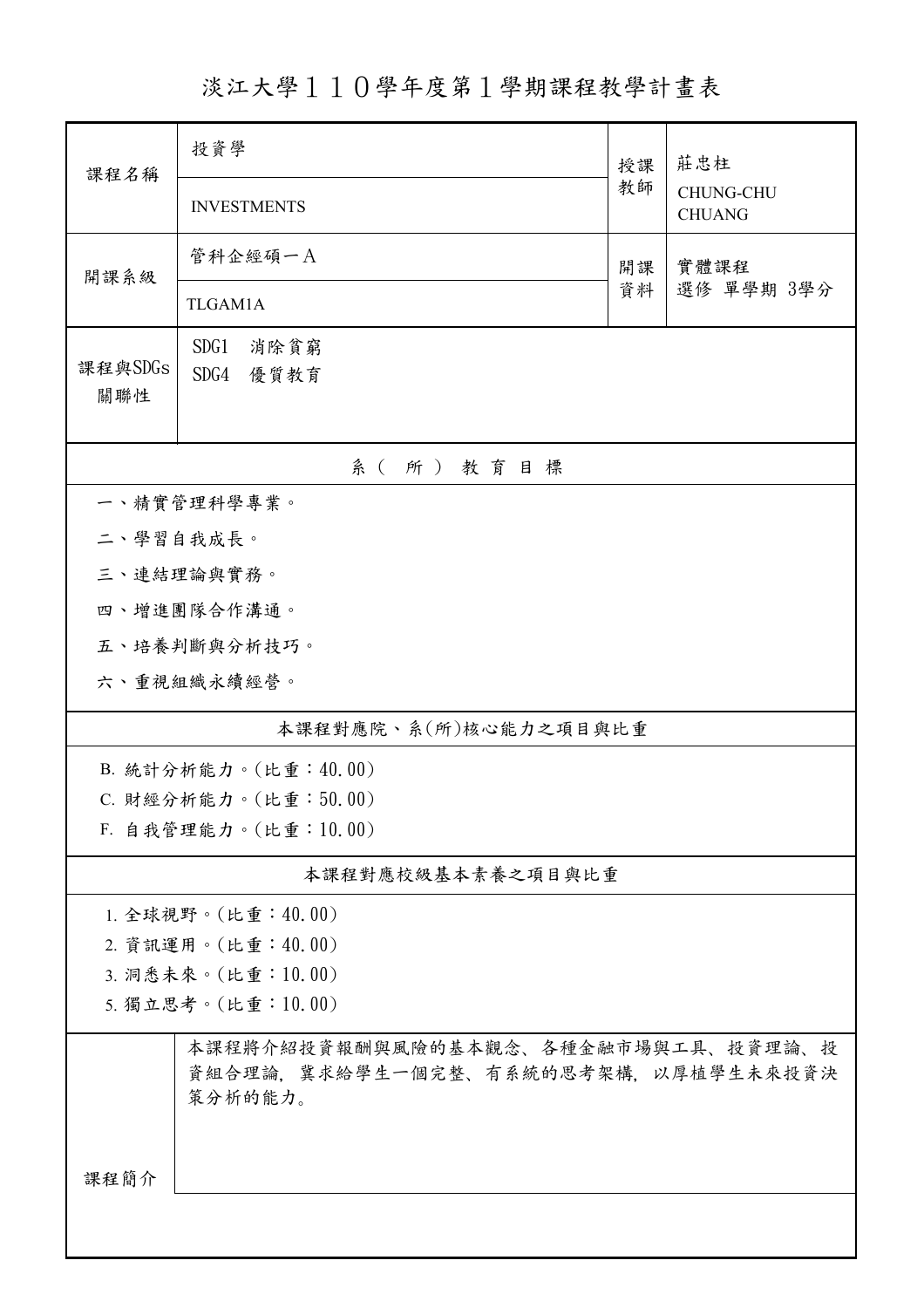This course introduces the elements of investment decision-making including the basic investment returns and risk concepts, various financial market and instruments, investment theory and portfolio theory. This course also gives student an integrated and systematic thinking framework and to raise the student with ability of investment decision-making in the future.

## 本課程教學目標與認知、情意、技能目標之對應

將課程教學目標分別對應「認知(Cognitive)」、「情意(Affective)」與「技能(Psychomotor)」 的各目標類型。

一、認知(Cognitive):著重在該科目的事實、概念、程序、後設認知等各類知識之學習。

二、情意(Affective):著重在該科目的興趣、倫理、態度、信念、價值觀等之學習。

三、技能(Psychomotor):著重在該科目的肢體動作或技術操作之學習。

| 序<br>號                       | 教學目標(中文)                      |                          |            | 教學目標(英文)                                                          |      |  |  |
|------------------------------|-------------------------------|--------------------------|------------|-------------------------------------------------------------------|------|--|--|
|                              | 1 1.了解各種金融市場與工具               |                          |            | 1.to see the various financial market and<br>instruments.         |      |  |  |
|                              | 2 2.了解投資報酬與風險的抵換。             |                          |            | 2, to see the tradeoff between returns and risk of<br>investment. |      |  |  |
|                              | 3 3.如何做好投資組合管理。               |                          |            | 3. How to mange a portfolio.                                      |      |  |  |
| 教學目標之目標類型、核心能力、基本素養教學方法與評量方式 |                               |                          |            |                                                                   |      |  |  |
| 序號                           | 目標類型                          | 院、系 $(\text{m})$<br>核心能力 | 校級<br>基本素養 | 教學方法                                                              | 評量方式 |  |  |
| $\mathbf{1}$                 | 技能                            | <b>BC</b>                | 125        | 講述、討論                                                             | 測驗   |  |  |
| 2                            | 技能                            | <b>BCF</b>               | 123        | 講述、討論                                                             | 測驗   |  |  |
| 3                            | 技能                            | <b>BCF</b>               | 125        | 講述、討論                                                             | 測驗   |  |  |
|                              | 授課進度表                         |                          |            |                                                                   |      |  |  |
| 週次                           | 日期起訖                          |                          |            | 內 容 (Subject/Topics)                                              | 備註   |  |  |
| $\overline{1}$               | $110/09/22$ ~<br>110/09/28    | 緒論                       |            |                                                                   |      |  |  |
| $\overline{2}$               | $110/09/29$ ~<br>110/10/05    | 房地產投資                    |            |                                                                   |      |  |  |
| 3                            | $110/10/06 \sim$<br>110/10/12 | 技術分析                     |            |                                                                   |      |  |  |
| 4                            | $110/10/13$ ~<br>110/10/19    | 技術分析                     |            |                                                                   |      |  |  |
| 5                            | $110/10/20$ ~<br>110/10/26    | 技術分析                     |            |                                                                   |      |  |  |
| 6                            | $110/10/27$ ~<br>110/11/02    | 技術分析                     |            |                                                                   |      |  |  |
| 7                            | $110/11/03$ ~<br>110/11/09    | 籌碼分析                     |            |                                                                   |      |  |  |
| 8                            | $110/11/10$ ~<br>110/11/16    | 籌碼分析                     |            |                                                                   |      |  |  |